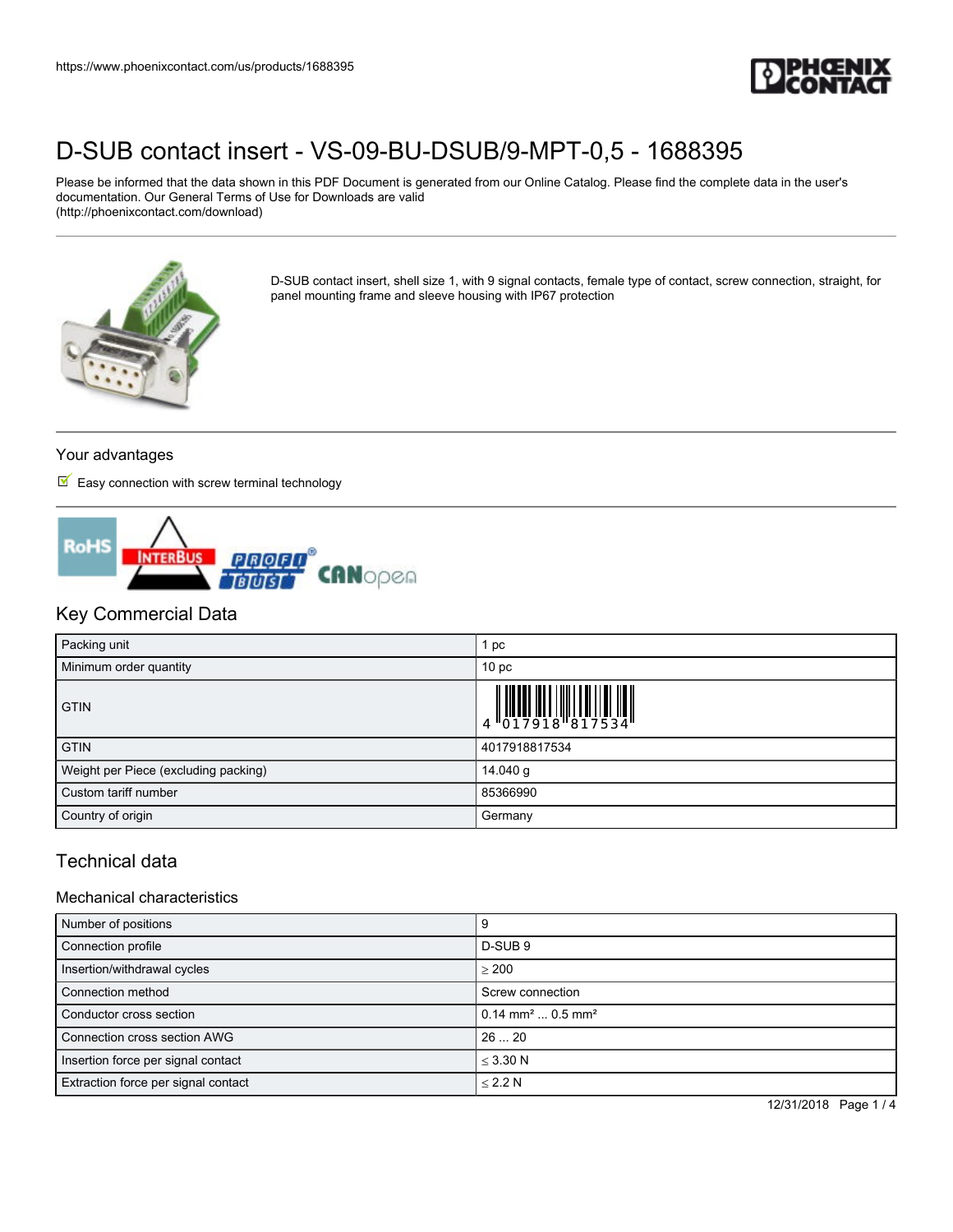

## Technical data

#### Mechanical characteristics

| Mounting type         | Hole                        |
|-----------------------|-----------------------------|
| Insulation resistance | $\geq 5000 \text{ M}\Omega$ |
| Degree of protection  | IP20                        |
| Type                  | 09                          |
| Size of housing       |                             |

#### Ambient conditions

| . 80 ° <i>೧</i><br>ാറ<br>$\mathbf{A}$<br>I Ambient temperature (operation)<br>-20<br>. |  |
|----------------------------------------------------------------------------------------|--|
|----------------------------------------------------------------------------------------|--|

### Material data

| Flammability rating according to UL 94 | V <sub>0</sub> |
|----------------------------------------|----------------|
| Housing material                       | Steel          |
| Housing surface material               | tin-plated     |
| Contact carrier material               | <b>PBTP</b>    |
| Contact material                       | Cu             |
| Height                                 | $12.6$ mm      |

#### Electrical characteristics

| Number of positions   | ч    |
|-----------------------|------|
| Rated current         | 5 A  |
| Overvoltage category  | H    |
| Degree of pollution   |      |
| Rated voltage (III/3) | 60 V |

#### Standards and Regulations

Flammability rating according to UL 94 V0

## Environmental Product Compliance

| I REACh SVHC | Lead 7439-92-1                                          |  |
|--------------|---------------------------------------------------------|--|
| l China RoHS | Environmentally friendly use period: unlimited = EFUP-e |  |
|              | I No hazardous substances above threshold values        |  |

# Drawings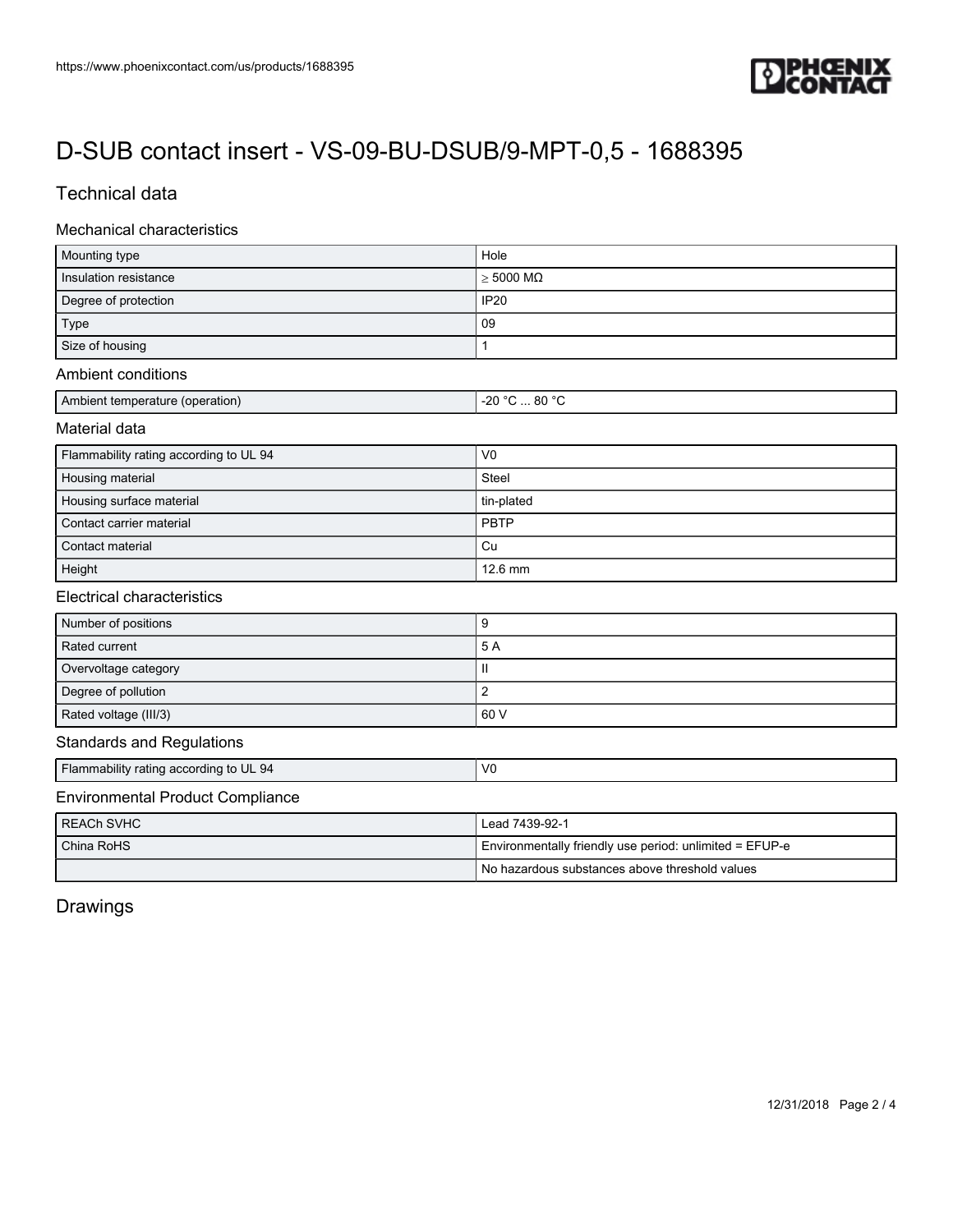

# Dimensional drawing





Schematic diagram



D-SUB contact insert

## **Classifications**

### eCl@ss

| eCl@ss 4.0 | 27140816 |
|------------|----------|
| eCl@ss 4.1 | 27260701 |
| eCl@ss 5.0 | 27260701 |
| eCl@ss 5.1 | 27261200 |
| eCl@ss 6.0 | 27261200 |
| eCl@ss 7.0 | 27440302 |
| eCl@ss 8.0 | 27440302 |
| eCl@ss 9.0 | 27440205 |

## ETIM

| <b>ETIM 2.0</b> | EC000437 |
|-----------------|----------|
| <b>ETIM 3.0</b> | EC000437 |
| <b>ETIM 4.0</b> | EC000438 |
| <b>ETIM 5.0</b> | EC001132 |
| ETIM 6.0        | EC000438 |

### UNSPSC

| UNSPSC 6.01         | 31261501 |
|---------------------|----------|
| UNSPSC 7.0901       | 31261501 |
| UNSPSC 11           | 31261501 |
| <b>UNSPSC 12.01</b> | 31261501 |
| UNSPSC 13.2         | 39121522 |